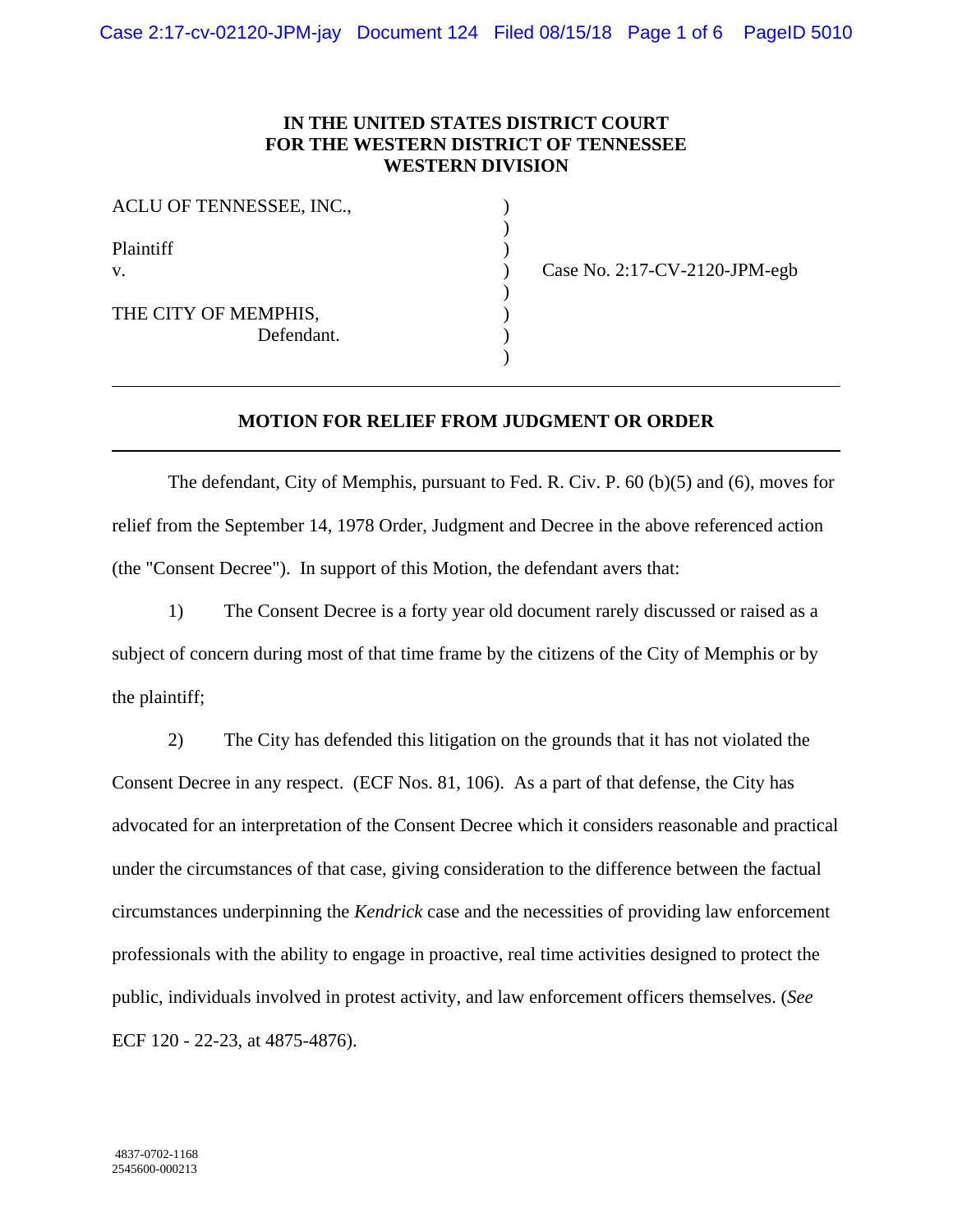3) In an Order in the *ACLU* litigation dated August 10, 2018 (ECF 120) the Court granted summary judgment to the plaintiff on certain matters alleged by the plaintiff to violate Sections C (1) and (G) of the Consent Decree, concerning alleged violations of the provisions of the Consent Decree regarding "political intelligence" and establishing certain obligations on the part of the Memphis City Police Director. (ECF 120-2 at  $4855$ ).<sup>1</sup>

 4) The Order, despite seeking to clarify the interpretation of the forty year old Consent Decree on certain provisions raised in this litigation, and to make it relevant to modern law enforcement practices, unavoidably leaves uncertainty over the scope of and legality of key aspects of the daily activities of a modern, proactive, law enforcement agency in today's world.

 5) The Order recognizes that under circumstances where the Consent Decree is demonstrated to be "outdated due to a change in legal or other circumstances, the City is free to file a motion to modify the Consent Decree." (ECF 120-24 at 4877). Such circumstances exist, as will be further demonstrated in the Memorandum in support of this Motion filed contemporaneously.

 6) Under applicable Supreme Court and Sixth Circuit authority (*See Horne v. Flores,*  557 U.S. 433 (2009); *John B. v. Emkes,* 710 F.3d 394 (6th Cir. 2013)) absent a finding of a present violation of federal constitutional rights -- i.e. the First Amendment in this case -- upon which the Consent Decree is based, the Court is empowered to not only modify, but completely vacate the Consent Decree.

 6) The record in the *ACLU* litigation does not demonstrate the present violation of federal constitutional rights. Indeed, the scope of the Court's summary judgment in the August

 $\overline{a}$ 

<sup>&</sup>lt;sup>1</sup> The City is moving contemporaneously to revise certain aspects of this Order under Fed. R. Civ. P. 54 (b), but for purposes of the present Motion, assumes that the provisions of the Order finding violations of the Consent Decree are and will remain in full force and effect pending a final judgment.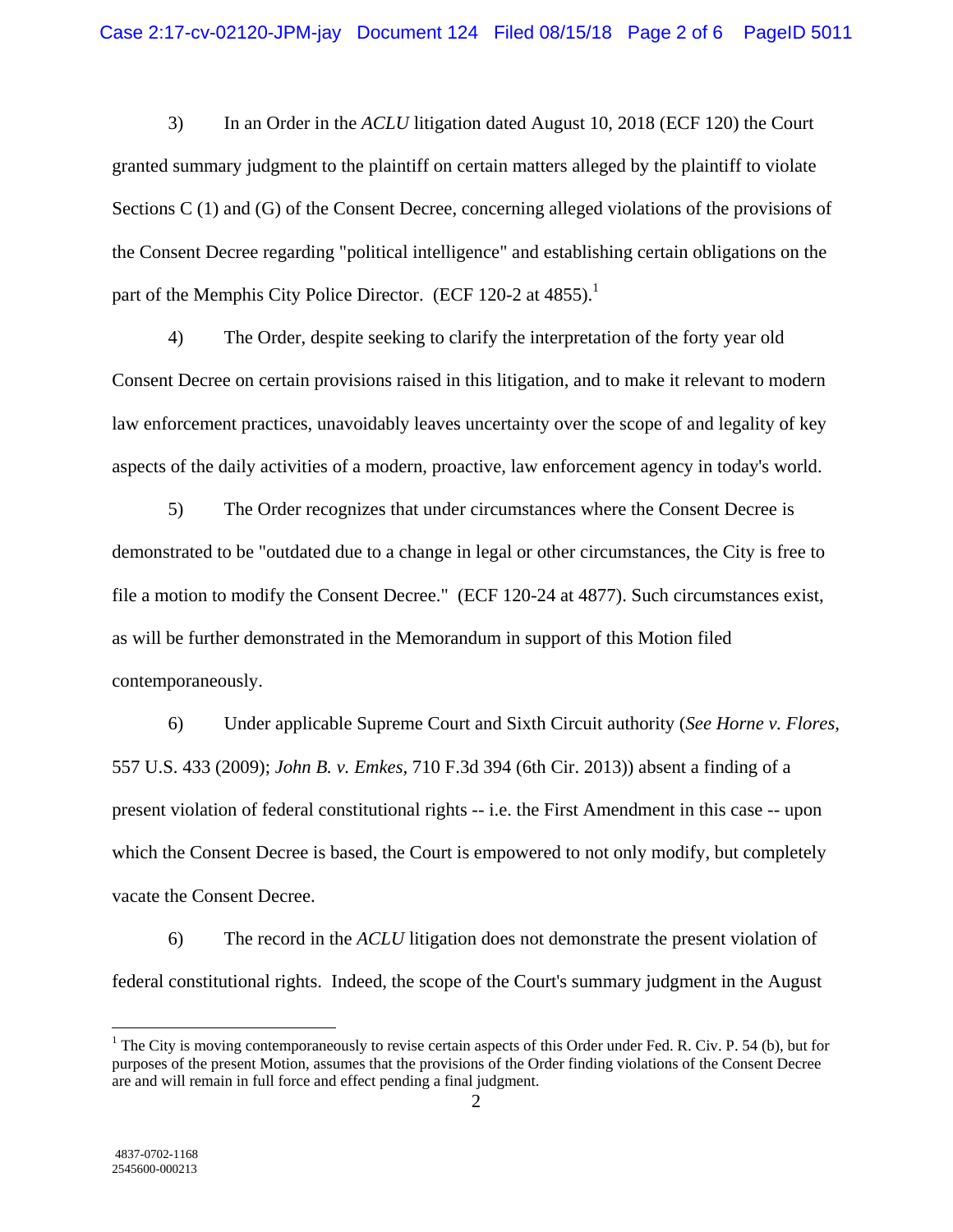10, 2018 Order focuses exclusively on the interpretation of provisions of the Consent Decree, which go well beyond the independent protections of the First Amendment.

 7) At present, the uncertainty associated with the permissible guidelines for proactive law enforcement measures intended to protect the public, the protesters themselves, and law enforcement officers from acts of violence and unlawful activity, will have a detrimental effect on public safety in this community.

 8) To the extent that the Consent Decree's viability and enforceability is considered necessary by the Court at the present time in at least some respects, certain aspects of the Consent Order are impractical, impose an unreasonable administrative burden, and are not suited to today's world of social media activity driving protest and counter-protest activity. These activities must be monitored and addressed for legitimate reasons relating to public safety and protection, including protection of those involved in protest activity, in real time.

 It is effectively impossible and/or impractical, for example, for the Memphis Police Department to proactively plan for violent or clearly unlawful activity and conduct if its monitoring activities are limited to the actions approved by the Court in its Order.

 It is similarly impossible and/or impractical for the Memphis Police Director to be expected to personally authorize, in writing, every activity within the Department relating to such proactive law enforcement measures which may rise to the level of a "criminal investigation."

 It is literally impossible for the City of Memphis, much less the Memphis Police Department, to comply with the absolute prohibition against "maintain[ing] personal information about any person unless it is collected in the course of a lawful investigation of criminal conduct and is relevant to such investigation", as set forth in Section H of the Consent Decree.

3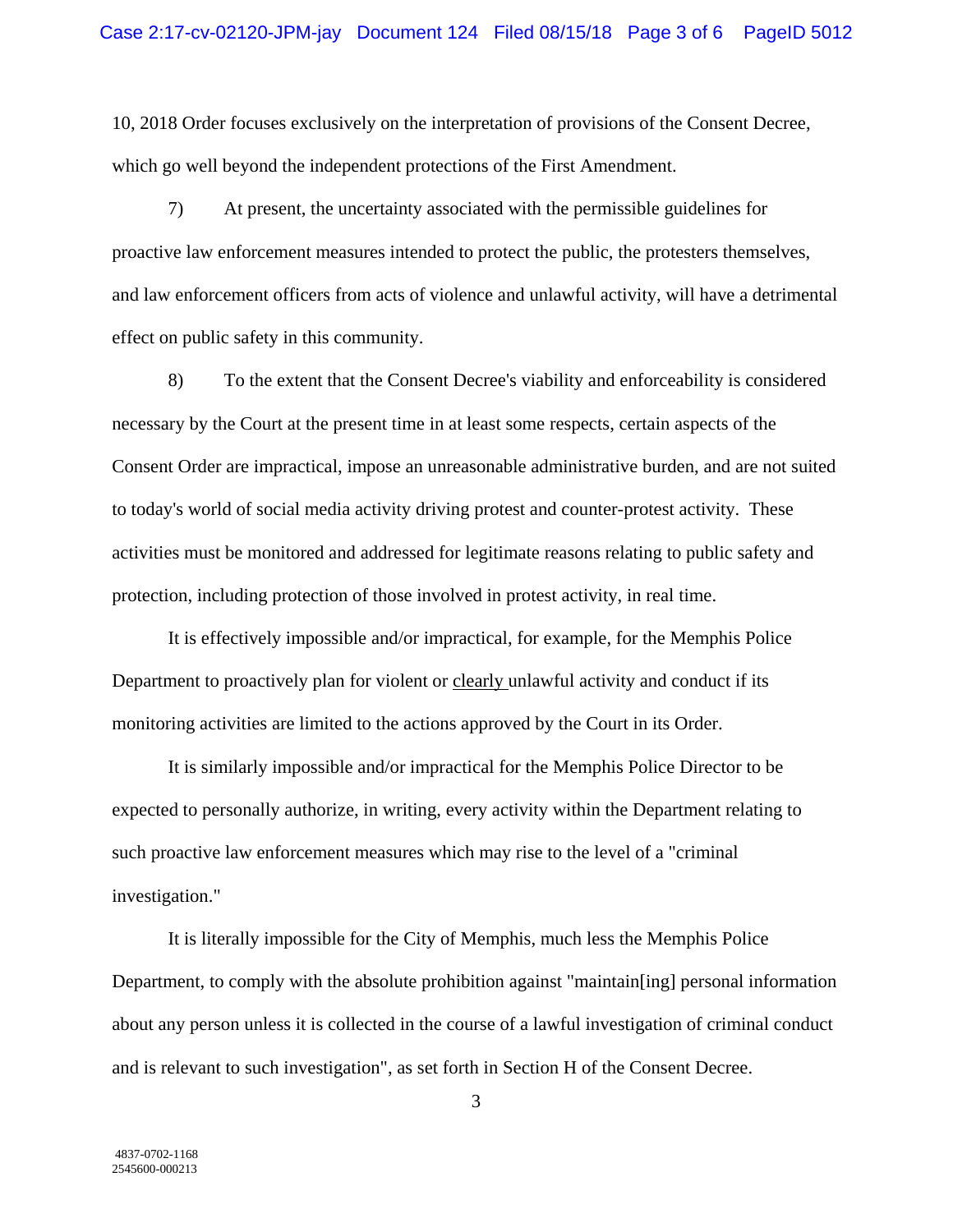The Consent Decree's apparent (as interpreted by the Court) prohibition against modern methods of surveillance, including periodic monitoring and disseminating information about the activities of individuals known to have been involved in unlawful assemblies or protest activities, for purposes of protecting the public, the protesters themselves, and law enforcement officers, unless it involves overt indications of criminal or clearly unlawful conduct, and unless personally authorized by the Memphis Police Director (ECF 120-26, 27, 32, at 4879, 4880, 4885) is dangerous and untenable in today's world. The Consent Decree's limitations upon the gathering and dissemination of information about such activity unless it involves a "criminal investigation" or clearly "unlawful" conduct in and of itself should be completely vacated or substantially modified.

 The restrictions on "Joint Operations" set forth in Section I of the Consent Decree would call into question or unreasonably limit the longstanding cooperative involvement of the Memphis Police Department with federal and state law enforcement agencies tasked with combating and preventing acts of domestic and international terrorism and even investigations into conduct having alleged marginal First Amendment rights such as organized gang or child sex trafficking activity.

 For the above-referenced reasons, and as more fully set forth in the Memorandum of Law submitted contemporaneously with this Motion, the defendant, City of Memphis, respectfully requests that the Court completely vacate the provisions of the Consent Decree entirely or alternatively, substantially modify its provisions so as to permit the Memphis Police Department to carry out its public safety responsibilities and provide a sunset clause.

4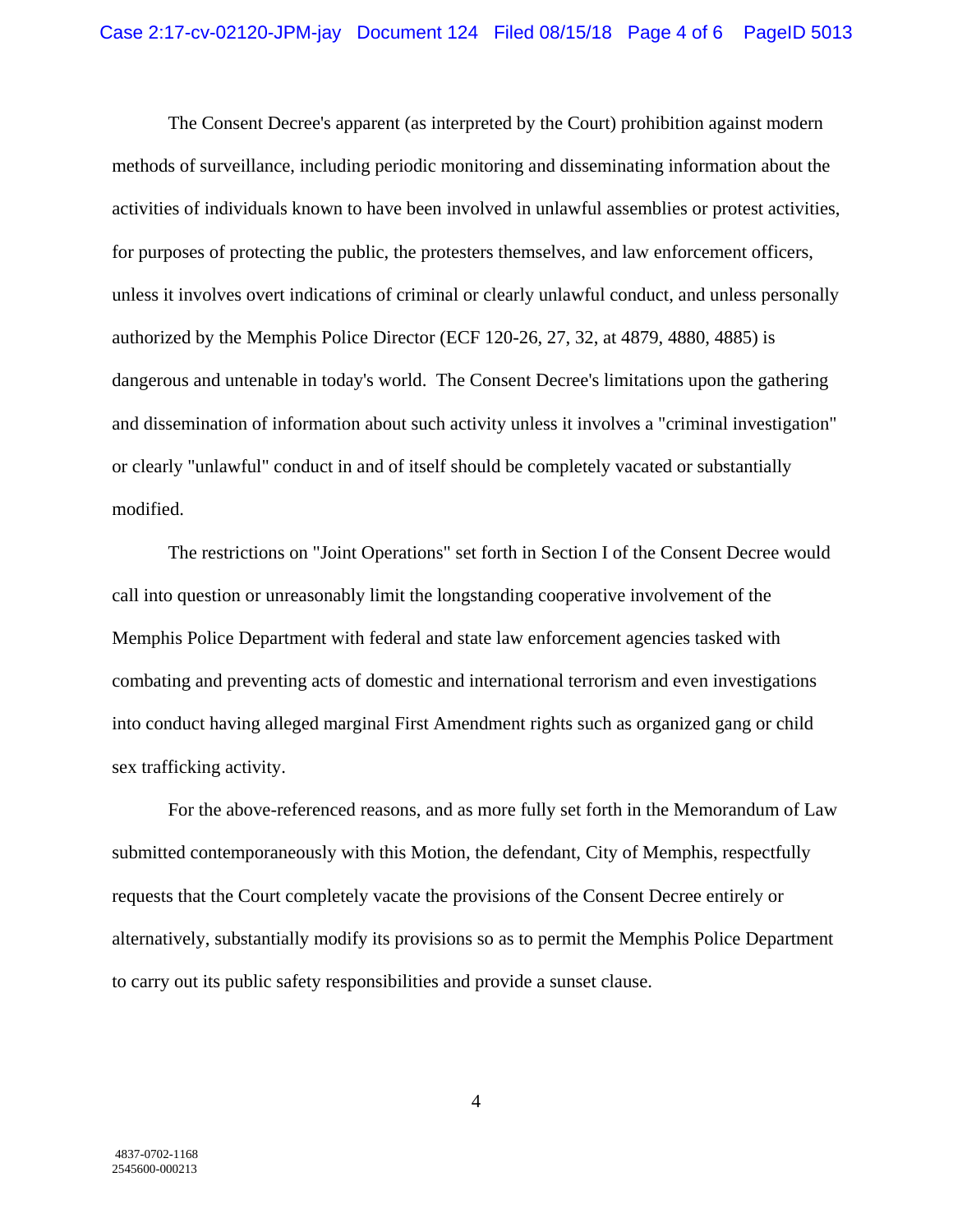Respectfully Submitted,

BAKER, DONELSON, BEARMAN, CALDWELL & BERKOWITZ, PC

s/ Jennie Vee Silk Buckner Wellford (TN #9687) R. Mark Glover (TN# 6807) Lawrence Laurenzi (TN#9529) Jennie Vee Silk (#TN 35319) 165 Madison Avenue, Suite 2000 Memphis, TN 38103 Telephone: 901.577.2142 Facsimile: 901.577.0786 E-Mail: bwellford@bakerdonelson.com

*Attorneys for Defendant The City of Memphis*